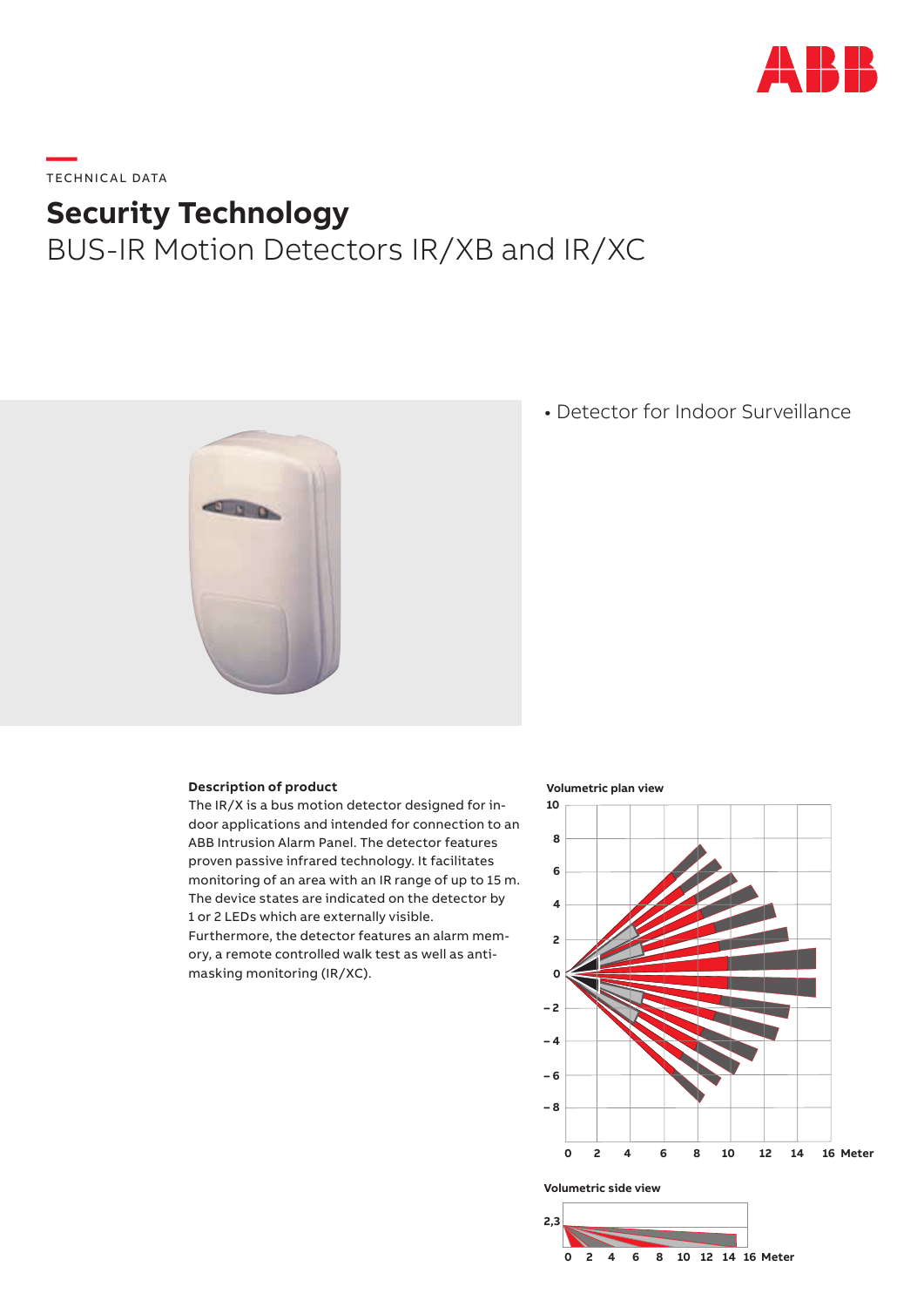#### **Installation location**

The recommended mounting height is 2.3 m. The unit can be mounted between 2.1 m and 2.5 m without adjustment when mounted on a vertical surface.

It should only be mounted on permanent, vibration-free walls. Large objects situated before the detector obstruct the detection range. The detector should not be subject to direct sunlight, heat sources and strong draughts (e.g. fans of air-conditioning systems) to avoid false alarms.

To prevent false operation of the anti-mask monitoring, no objects should be placed within a 1 m radius zone extending in front and below the detector. For example, do not mount the detector over a cupboard or door.

#### **Preparation and mounting**

To remove the cover the screw must be loosened (do not unscrew fully). Then insert a flat screwdriver into the slot underneath the screw and twist it. When the detector is opened the electronic circuit board can be unlatched via the two catches at the top of the circuit board and removed simultaneously from the plug-in socket. On the lower housing section the selected cable entry points and mounting apertures can be knocked out.

Please note that mounting hole no. 6 must be used with the off the wall anti-tamper cup.

Introduce the cables, connect them and provide strain relief using the enclosed cable ties.

#### **Completion of Assembly**

The electronics are reinstalled after mounting the lower section.

#### **CAUTION**

**—**

**During all work the light-sensitive sensor may not be touched.**

To refit the cover engage the upper half into the two catches and push both halves together (there will be an audible click) and then tighten the screws.

Connection of the bus see figure next page

#### **CAUTION**

**—**

**For all other settings – please consult the Intrusion Alarm System manual!**

#### **Please note for detectors with antimasking (IR/XC):**

To prevent false operation of the anti-mask monitoring, no objects should be placed within a 1m radius zone extending in front and below the detector. For example, do not mount the detector over a cupboard or door.

Stay at least 2 metres from the unit for 2 minutes while the AM system is calibrating. Detector instantly calibrates at power up.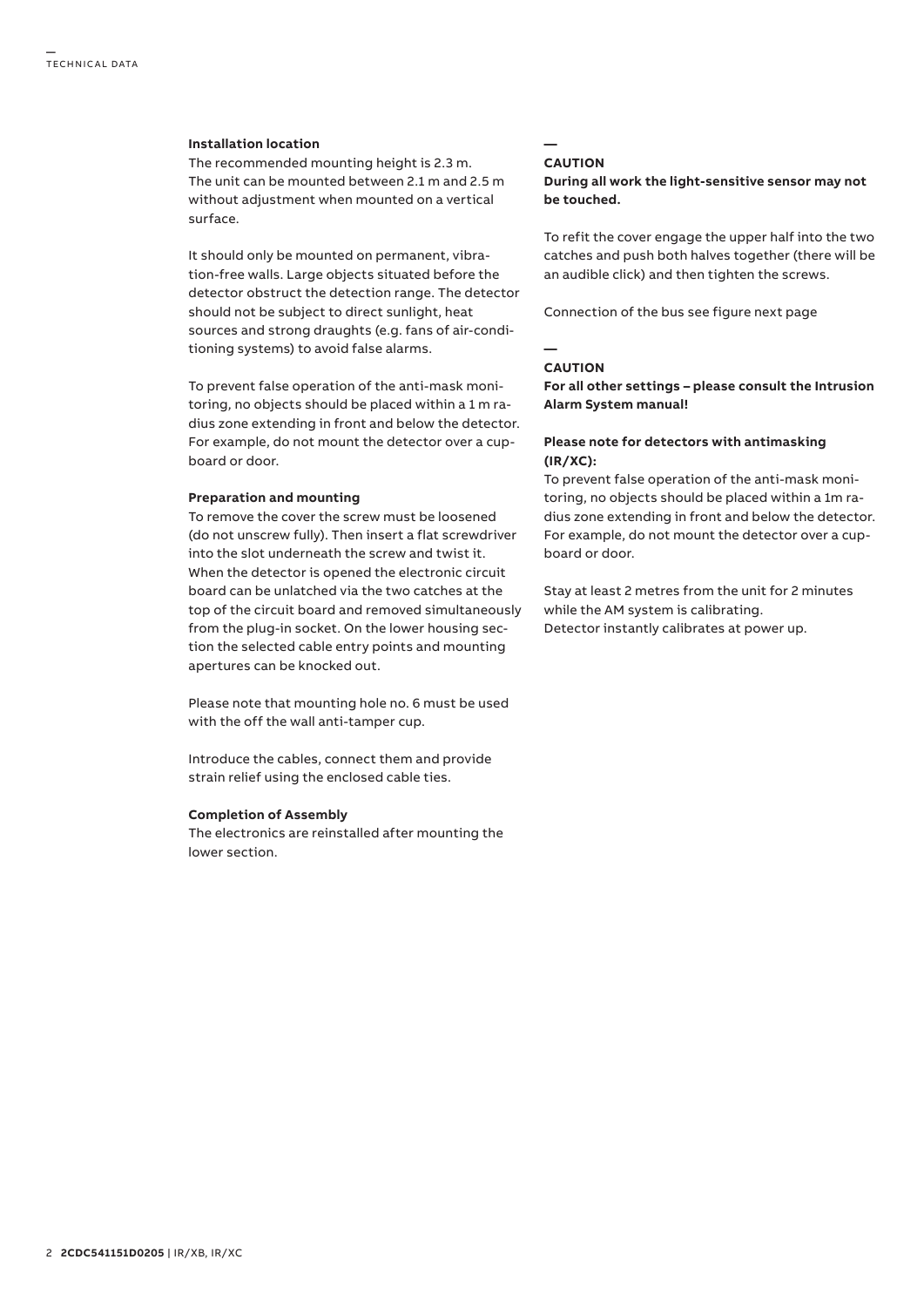#### **Mounting**



— A = Knockout for corner mounting

- B = Knockout for wall mounting
- C = Knockout for mounting bracket



1 = Terminal block

- 2 = Cable entry point
- 3 = Cable attachment point for cable tie
- 4 = Cover screw (loosen only do not remove)
- 5 = Observe cable entry
- 6 = Position of mounting screws for wall or corner mounting. (Use is mandatory in conjunction with the off the wall tamper cup detection)

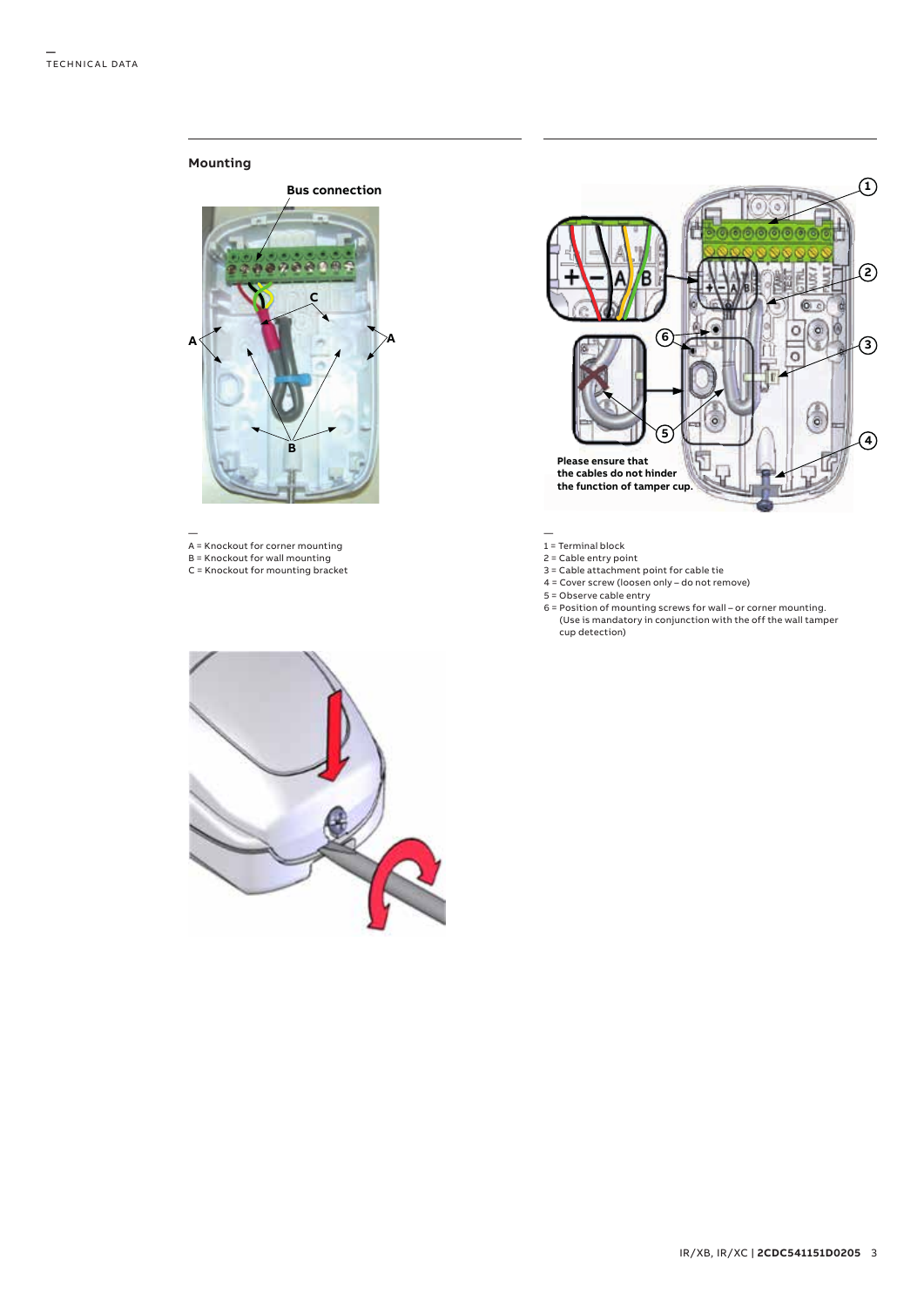### **LED displays**

When programmed compliant to VdS. System set: No LED displays System unset: LEDs activated with [Walk test] or via [Alarm]

| <b>Displays</b>                                                  |                                              |  |  |
|------------------------------------------------------------------|----------------------------------------------|--|--|
|                                                                  |                                              |  |  |
|                                                                  | Alarm trigger and undervoltage indications   |  |  |
|                                                                  |                                              |  |  |
|                                                                  | Infrared (PIR) indications                   |  |  |
| <b>Indications after Power Up</b>                                |                                              |  |  |
|                                                                  | Active IR Anti-mask system calibration       |  |  |
|                                                                  | - one flash every 3 s (only IR/XC)           |  |  |
| All other indications are fully active after 60 s after Power Up |                                              |  |  |
| Indications of technical faults                                  |                                              |  |  |
| Displayed when unit is UNSET                                     |                                              |  |  |
|                                                                  | Active IR Anti-mask system calibration fail  |  |  |
|                                                                  | - flickers quickly (only IR/XC)              |  |  |
| ○菜<br>● ★○                                                       | Undervoltage Fault                           |  |  |
|                                                                  | - flashing at 1 Hz                           |  |  |
|                                                                  | Infrared fault                               |  |  |
|                                                                  | - continuously lit                           |  |  |
| Indications when walk test enabled                               |                                              |  |  |
|                                                                  | Unit alarm triggered                         |  |  |
|                                                                  | - lit for 3 s (zone input triggered for 3 s) |  |  |
|                                                                  | AM system has identified the PIR is masked   |  |  |
|                                                                  | - flashing at 3 Hz (only IR/XC)              |  |  |
| Indications from memory function                                 |                                              |  |  |
| Displayed when unit is UNSET                                     |                                              |  |  |
|                                                                  | Alarm triggered while last set               |  |  |
|                                                                  | - continuously lit (not in walk test mode)   |  |  |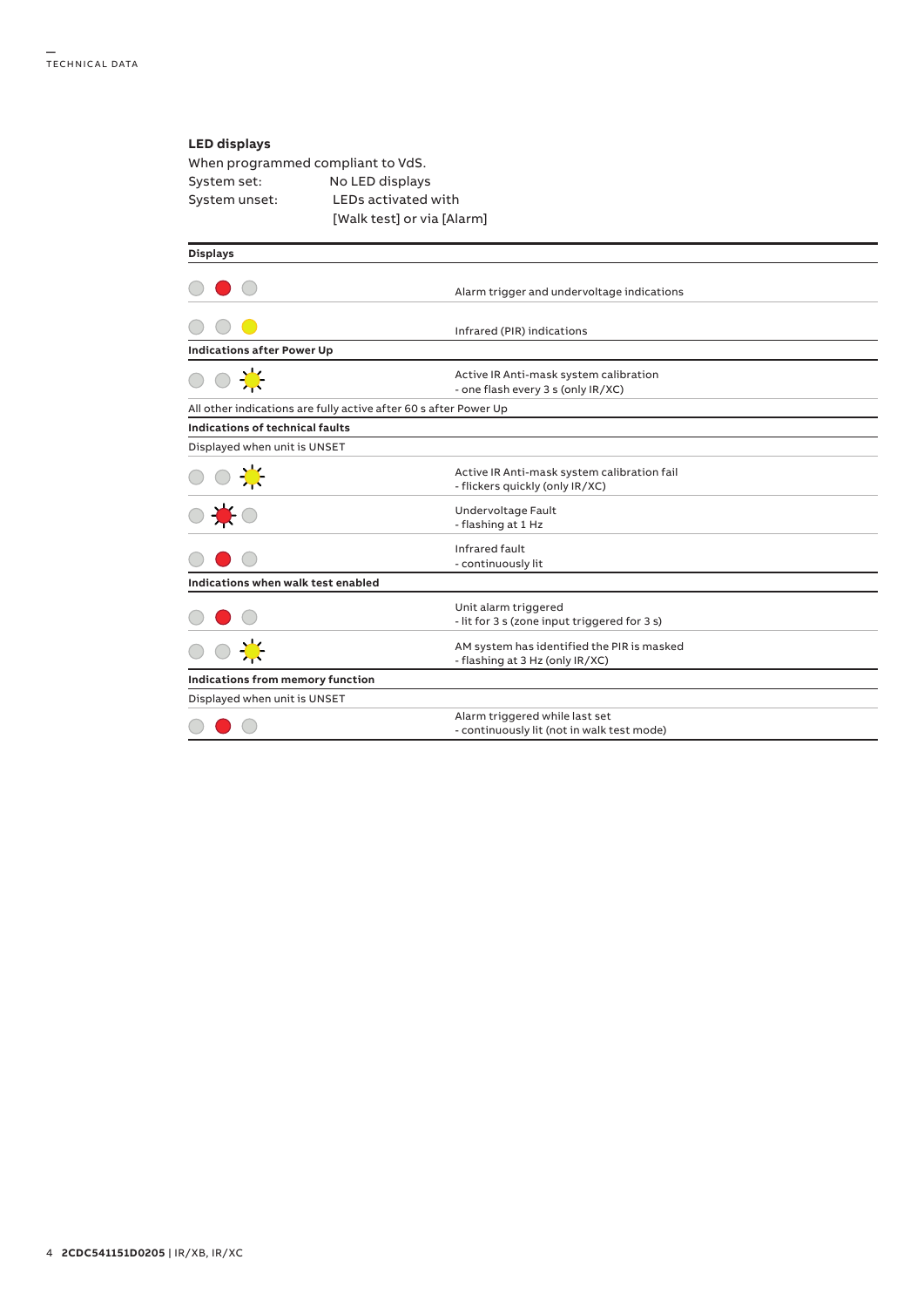#### **Approvals**

The BUS-IR Dual Motion Detectors IR/XB and IR/XC are compliant to EN 50131 part 1.

 $\epsilon$ 

Intended purpose: Intrusion detection within

closed buildings. Safety instructions: The supply voltage must be protected by a separate fuse that is rated < 5 A.

| <b>Technical data</b>                       |                                                                          |
|---------------------------------------------|--------------------------------------------------------------------------|
| Voltage                                     | 12 V (9 V  16 V DC)                                                      |
| Current IR/XB                               | Quiescent: 6 mA<br>Alarm without LED: 6 mA<br>Alarm with LED: 9 mA       |
| Current IR/XC                               | Quiescent: 8 mA<br>Alarm without LED: 8 mA<br>Alarm with LED: 11 mA      |
| Connection                                  | Security bus                                                             |
| IR detection range                          | Adjustable via the programming menu of the Intrusion Alarm System        |
| Effective range at mounting height of 2.3 m | Angle = $86^\circ$<br>Range = $15 \text{ m}$<br>Zones = $17$ on 4 levels |
| Temperature range                           | -10 °C to +55 °C, environmental class II                                 |
| Weight                                      | 150q                                                                     |
| Dimensions                                  | $110 \times 66 \times 42$                                                |
| VdS approval                                |                                                                          |
| IR/XB<br>IR/XC (anti mask)                  | Class B No.: G110506<br>Class C No.: G110062                             |

| <b>Ordering details</b> |                                                                              |                        |                            |                          |                     |
|-------------------------|------------------------------------------------------------------------------|------------------------|----------------------------|--------------------------|---------------------|
| Device type             | <b>Product Name</b>                                                          | Order No.              | bbn 40 16779<br><b>EAN</b> | Weight<br>1 pcs.<br>[kg] | Packaging<br>[pcs.] |
| IR/XB                   | <b>BUS Infrared Motion Detector,</b><br>15 m, VdS class B<br>VdS-No. G110506 | 2CDG230023R0011 678773 |                            | 0.15                     |                     |
| IR/XC                   | <b>BUS Infrared Motion Detector,</b><br>15 m, VdS class C<br>VdS-No. G110062 | 2CDG230024R0011 678780 |                            | 0.15                     |                     |
| <b>MW</b>               | <b>Mounting Bracket</b>                                                      | GHV9230039V0020 665806 |                            | 0.03                     |                     |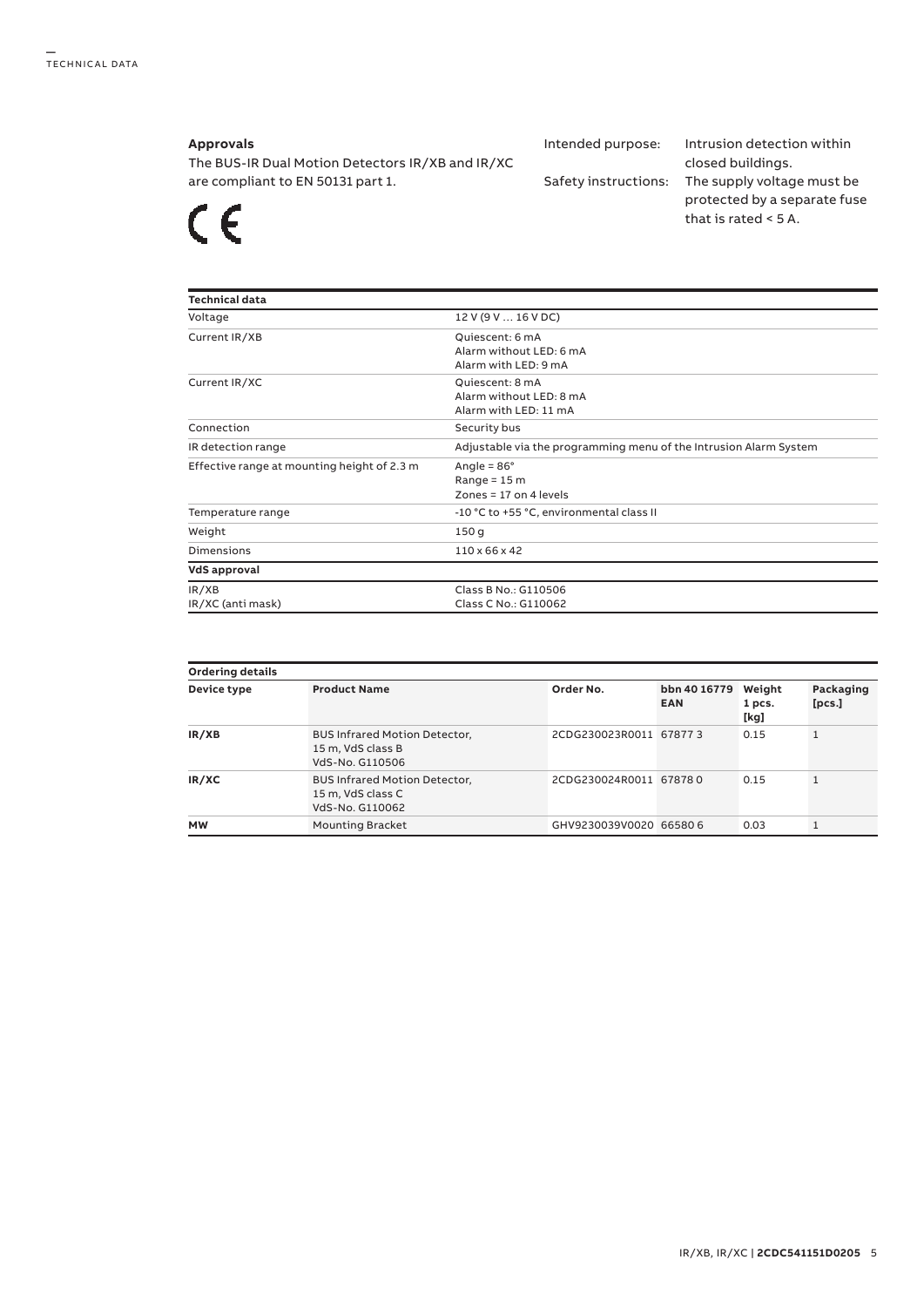| <b>Notes</b> |                          |
|--------------|--------------------------|
|              |                          |
|              |                          |
|              |                          |
|              |                          |
|              |                          |
|              |                          |
|              |                          |
|              |                          |
|              |                          |
|              |                          |
|              |                          |
|              |                          |
|              |                          |
|              |                          |
|              |                          |
|              |                          |
|              |                          |
|              |                          |
|              |                          |
|              |                          |
|              |                          |
|              |                          |
|              |                          |
|              |                          |
|              |                          |
|              |                          |
|              |                          |
|              |                          |
|              |                          |
|              |                          |
|              |                          |
|              |                          |
|              |                          |
|              |                          |
|              |                          |
|              |                          |
|              |                          |
|              |                          |
|              |                          |
|              |                          |
|              |                          |
|              |                          |
|              |                          |
|              |                          |
|              |                          |
|              |                          |
|              |                          |
|              | $\overline{\phantom{a}}$ |
|              |                          |
|              |                          |
|              |                          |
|              |                          |
|              |                          |
|              |                          |
|              |                          |
|              |                          |
|              |                          |
|              |                          |
|              |                          |
|              |                          |
|              |                          |
|              |                          |
|              |                          |
|              | -                        |
|              |                          |
|              |                          |
|              |                          |
|              |                          |
|              |                          |
|              |                          |
|              | -                        |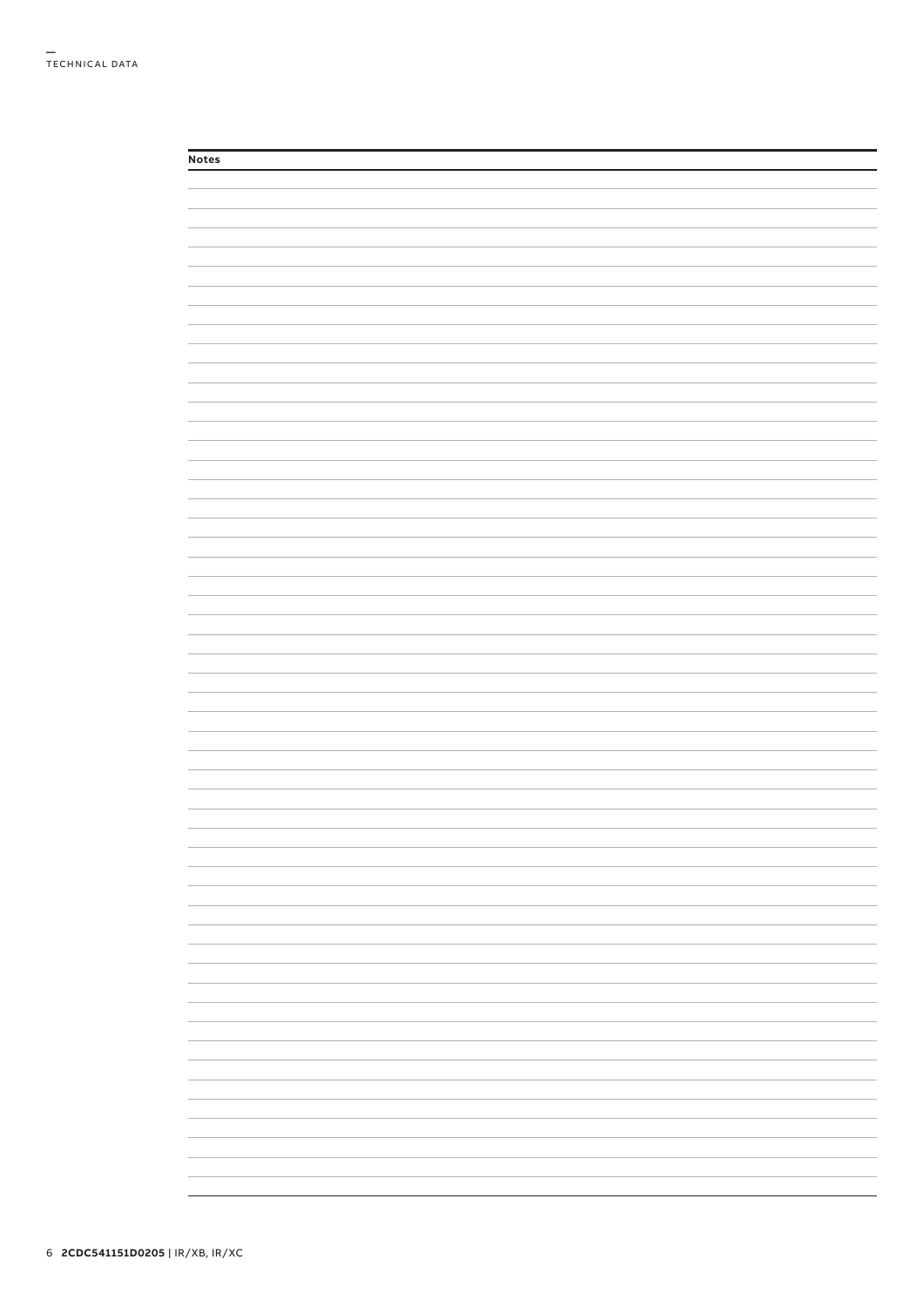| <b>Notes</b> |  |  |
|--------------|--|--|
|              |  |  |
|              |  |  |
|              |  |  |
|              |  |  |
|              |  |  |
|              |  |  |
|              |  |  |
|              |  |  |
|              |  |  |
|              |  |  |
|              |  |  |
|              |  |  |
|              |  |  |
|              |  |  |
|              |  |  |
|              |  |  |
|              |  |  |
|              |  |  |
|              |  |  |
|              |  |  |
|              |  |  |
|              |  |  |
|              |  |  |
|              |  |  |
|              |  |  |
|              |  |  |
|              |  |  |
|              |  |  |
|              |  |  |
|              |  |  |
|              |  |  |
|              |  |  |
|              |  |  |
|              |  |  |
|              |  |  |
|              |  |  |
|              |  |  |
|              |  |  |
|              |  |  |
|              |  |  |
|              |  |  |
|              |  |  |
|              |  |  |
|              |  |  |
|              |  |  |
|              |  |  |
|              |  |  |
|              |  |  |
|              |  |  |
|              |  |  |
|              |  |  |
|              |  |  |
|              |  |  |
|              |  |  |
|              |  |  |
|              |  |  |
|              |  |  |
|              |  |  |